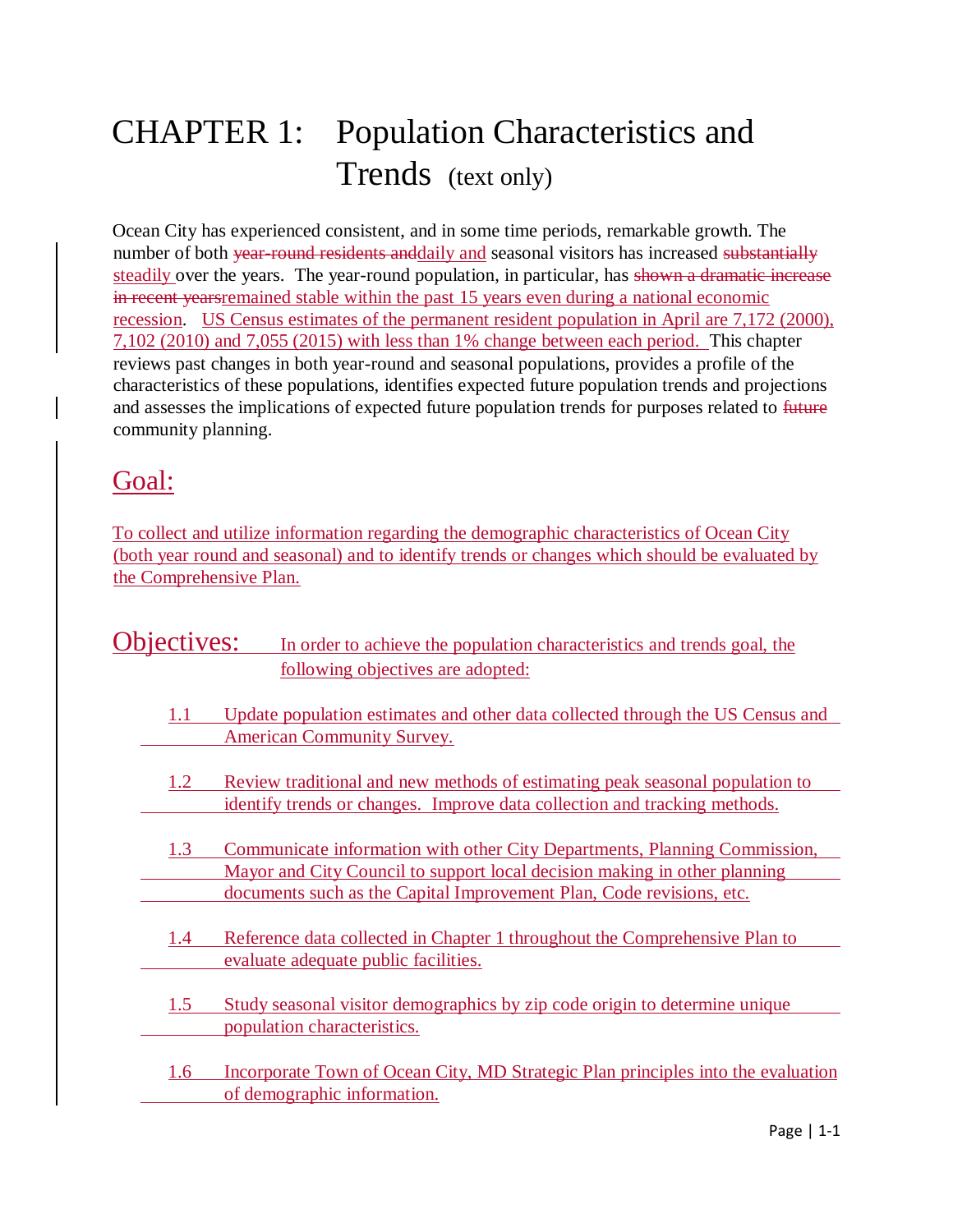The Town of Ocean City is a diverse and international community. This diversity is underscored by the wide range in characteristics of the seasonal visitor population and growing number of of the stable base of year-round residents. These residents and visitors to Ocean City can be characterized as follows:

- Year-round residents
- Non-resident property owners
- Overnight visitors
- Day visitors
- Seasonal workers

The Town of Ocean City is a 'hard to count' community for the U.S. Census because of the high percentage of seasonal rental housing and the population survey count based on a single day in April, once every 10 years. The American Community Survey is completed more often, however the method of sampling representative sites does not adequately capture the dynamic seasonal changes that occur and data collected by zip code includes areas outside of the municipal boundary. The limited

Limited availability of data requires has traditionally meant that the above groups population be statistics are consolidated into two groups: year-round residents and seasonal visitors. Despite this consolidation, available information provides a substantial amount of Best available information from many sources is used to provide a basis for understanding and meeting present and future planning needs. This Chapter is organized in three parts, each providing discussion of:

- Population size and characteristics. Population size serves as the benchmark for planning the physical needs of the community. It provides the basis for estimating overall land and facility needs. Analyzing the characteristics of the population assists policymakers in making informed judgments regarding how the needs and service demands of the present population can best be met.
- Population projections. Population projections provide the basis for estimating future service, housing, and employment needs and determining how community demand for services can be expected to change over time. Projections are based on both recent trends and the capacity of the Town of Ocean City to support future adapt to growth and redevelopment. Given a wide range of variables that can influence future year-round and visitor population characteristics, projections should be considered less than precise, but nevertheless invaluable useful for estimating future demand for community facilities and services.
- Proposals for action. The proposals for action identify key items or issues to be addressed related to population. They are designed to implement the spirit of the Comprehensive Plan and facilitate the progress of Ocean City's ongoing planning program.

#### **Ocean City at Night** (photo)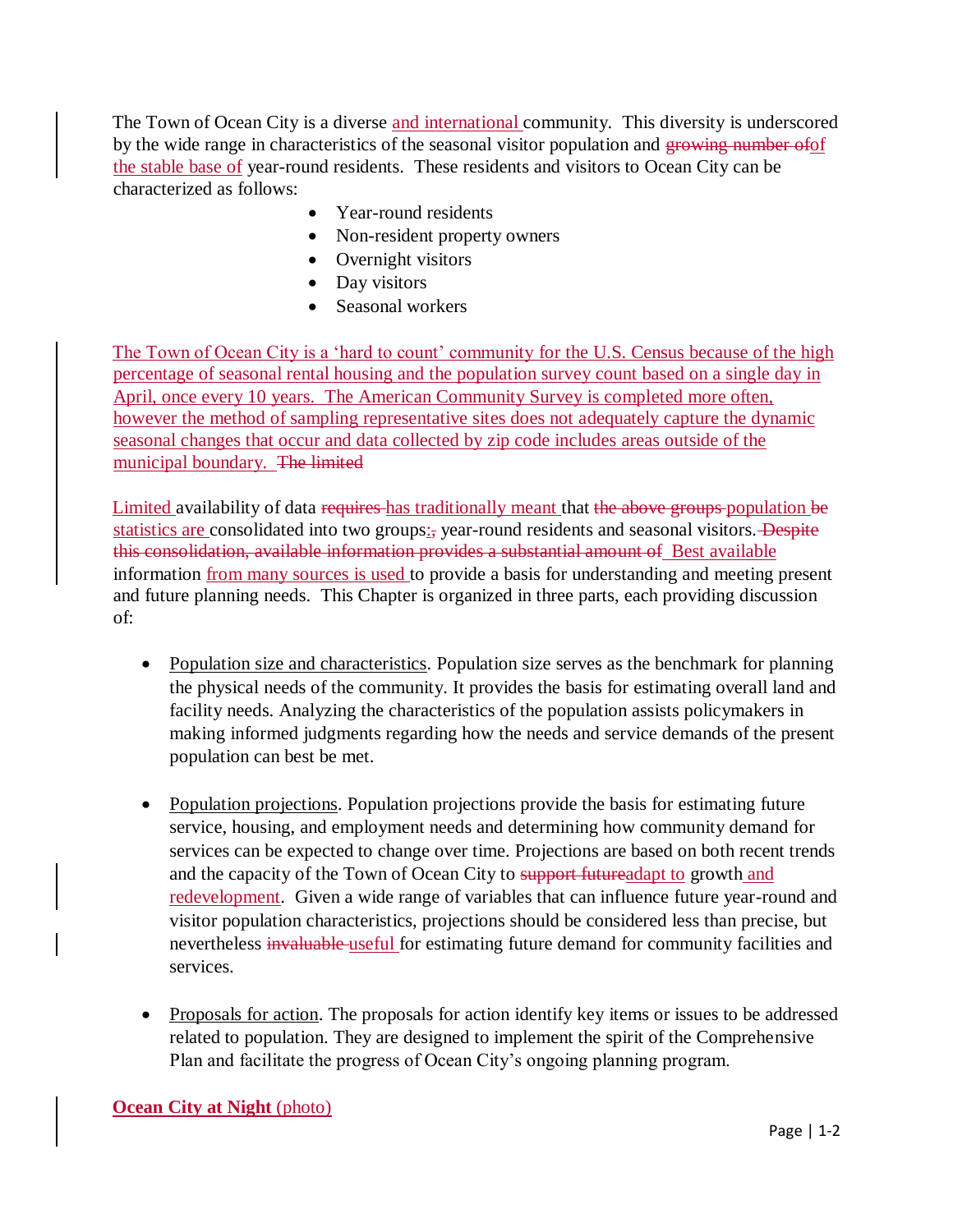As a tourist destination with many scheduled special events and destination locations, the location of the population can be very important as well as the time of day or night. The downtown area of the Boardwalk provides a gathering point for thousands of summer visitors in the evening hours, and special events such as the annual Air Show will concentrate the visitor population and increase the demand for public services.

#### **Healthy Eating Active Living**

The Town of Ocean City is now recognized as a healthy community by joining with the HEAL – healthy eating and active living – Cities & Towns Campaign for the Mid-Atlantic, which champions local government policies that improve access to healthy foods and physical activity. 'HEAL' wants all Marylanders to live high quality, healthy lives and Ocean City works to maximize free resources that can benefit our citizens and the wellbeing of our entire community.

# POPULATION SIZE AND CHARACTERISTICS

# **Year-round Population**

During its early years, Ocean City was a small resort community experiencing slow year-round resident growth. Through four decades from the period 1930-1970 the Town's resident population grew by only 547 new residents. The Town's population declined in the 1950s only to recover in the 1960s when the northern section of the island was annexed. The modest population decline in the l950s has been attributed to permanent residents moving to the mainland, either selling or renting their high-value island property. Since During the 1970's, 1980's and 1990's growth in the year-round population has increased dramaticallysteadily. Thise growth in the 1970s and 1980s period resulted from the increasing tourist economy enabling more households to be supported year-round by the summer trade, and the expansion of public facilities to serve an increasing population. In addition, there has been an influx of retirees who have found Ocean City to be a desirable place to live. Over the past 34 years the year-round population has increased over 5 fold: from 1,493 residents in 1970 to an estimated 8,187 today.

#### Table 1-1 Figure 1-1

As a resort town, Ocean City is affected by the strength of the national economy. Year-round resident population has stabilized but generally not dropped significantly during recent recessionary periods in the early 1980's and again recently beginning in 2008/09. Although the year-round resident population has increased almost 5 fold since 1970, current Census data indicates the resident population on April  $1<sup>st</sup>$  may have stabilized around 7,100 persons.

Table 1-2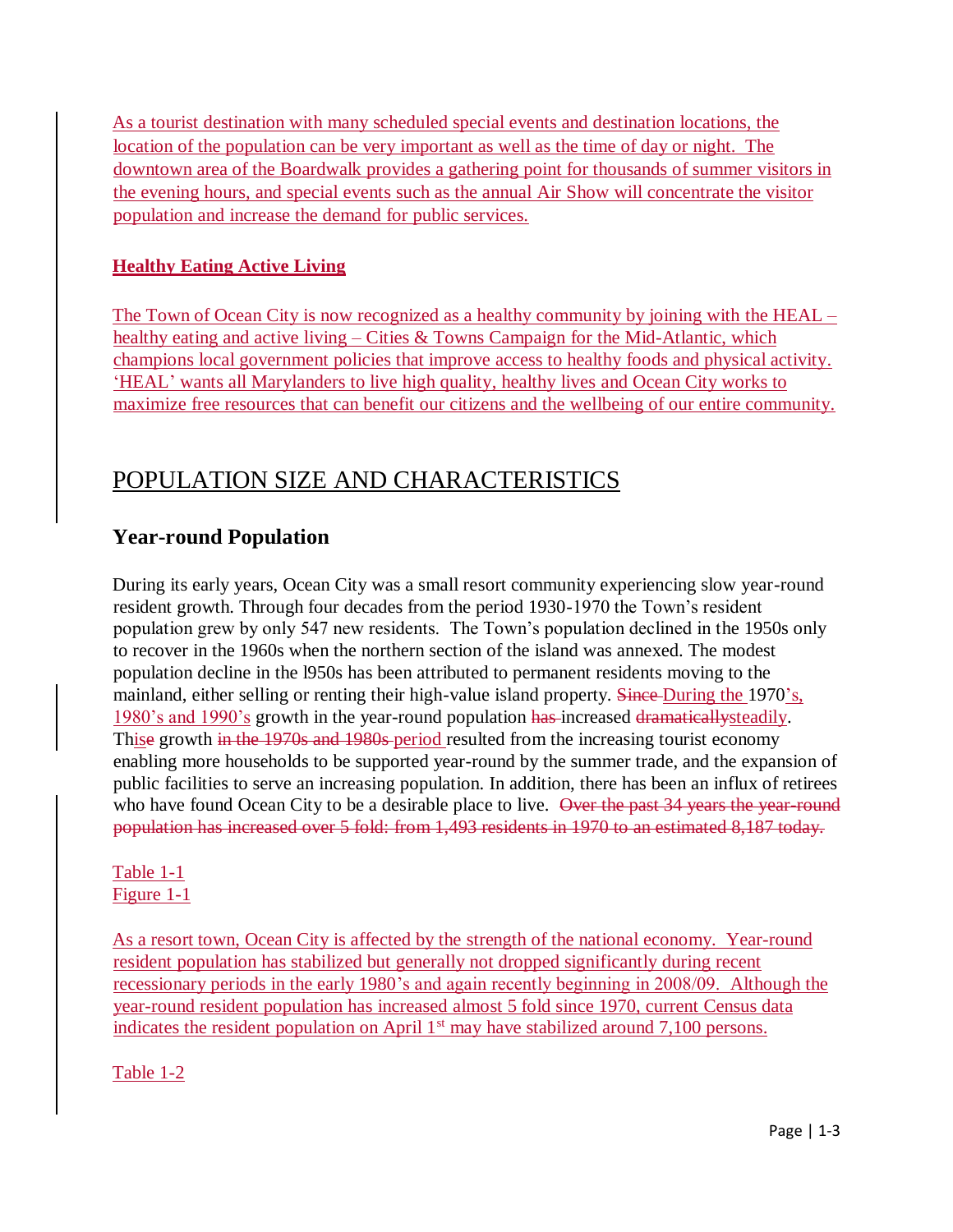Table 1-2 compares the growth of Ocean City's permanent population to that of the County, Eastern Shore Region and the State of Maryland. The substantially higher rate of growth in year-round population reflected in Ocean City probably influenced by a number of factors including its growing desirability as more than a resort community and its capacity to absorb year-round growth with existing housing stock and available infrastructure which has traditionally been required to support its visitor population. Traditional growth rates across the State of Maryland and especially on the Eastern Shore have been stable over the last 10 year period ranging from 1 to 1.5 percent annual average increase. The slight decline of year-round population in Ocean City is easily within the margin for error in the Census count and does not necessarily indicate a demographic trend.

It should be noted that tThe Ocean City Office of Planning and Community Development has indicated the official  $\frac{1990\cdot 2010}{2000}$  Ocean City population of  $\frac{5,1467,102}{2}$  as determined by the U.S. Census was considered substantially lower thanmay not accurately represent the number of actual year-round residents based on the single April 1<sup>st</sup> survey date and the seasonal nature of the resident population. However, forFor planning purposes however, the number of permanent residents has been identified as an important indicator of stable residential neighborhoods, as a benchmark for providing minimum year-round public services, as a core employee workforce, and as a critical factor to maintain a strong base of registered voters and local governance. The permanent resident population is not as important in many other ways as the total maximum number of people in the Town at any time, including both the permanent and transient population.

## **Seasonal Visitor Population**

In a resort such as Ocean City, it is much more important to understand the demographics of the total population, including year-round residents and seasonal visitors, rather than only the permanent resident population. Planning for future development and for the provision of public facilities must be based on the total maximum population to be accommodated and served within a 10 to 20 year planning period. With recent efforts to expand events and activities for seasonal visitors throughout the year, there will be a need to evaluate the implications of an extended peak season and higher sustained service levels year-round.

Measuring the seasonal visitor population is a difficult task for any resort community. Since the 1970s, Ocean City has estimated its total population by a mathematical formula called "demoflush". Demoflush estimates population based on flow amounts through the sewage treatment system. When compared to other indicators of population, demoflush population estimates may seem to overstate the actual number of people in Ocean City, but however it is has served as a valuable as a tool to compare population over time and by season since it provides a consistent methodology for estimating seasonal and year to year changes in population through the course of the year and for estimation of changes from year to year.

Over the last 5 years, the Mayor and City Council have directed that an alternative way of estimating seasonal visitor population should be developed and calibrated so that the use of the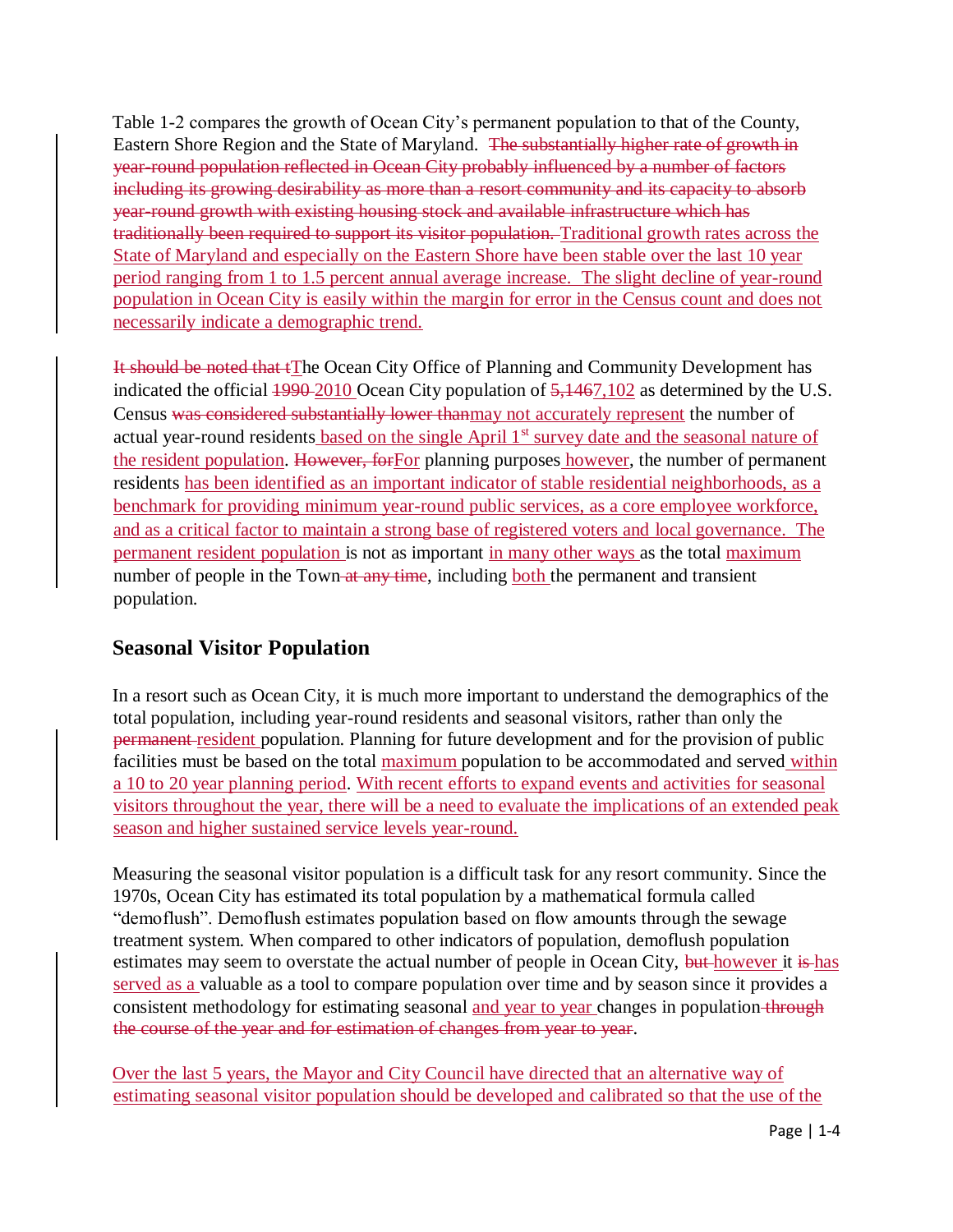demoflush method can be phased out. The Tourism Commission has been collecting a consistent set of statistics since May 2012 that may allow the use of a tax revenue and room occupancy based approach in the future. With this Plan update, the traditional demoflush information has been updated for comparison purposes until a new method is adopted.

#### Table 1-3

**Peak Day**- Table 1-3 shows the peak demoflush seasonal population for each year since 1977from 1990 to 2015. This is the estimated number of people in Ocean City on the peak day in each year. The table indicates that the a peak day population of  $162,900332,547$  in 2010 in  $1977$ virtually doubled some 10 years later to 332,400 by 1987and a 25 year average of 326,658 with a maximum annual variance of 6%. Since that time the peak population has remained relatively stable within the range of 320,000 to about 345,000 in subsequent years.

#### Table 1-4

**Average Weekend**- The average weekend population by month is shown in Table1- 4. Since 199 $2\frac{3}{3}$  the year-round average weekend population has shown only a slight increase of just under two varied from 5 to 8 percent above or below the 24 year average and typically ranges from 153,000150,000 to 158,500160,000 over the course of the years. The average weekend populations through the summer months have remained quite stable through the 1992-2005 2015 period. Most noteworthy are trends reflecting more substantial increases in average weekend populations during the peak season shoulder months and winter months. Through the period shown in Table 4, the months of January, February, and March, April, October 2015, November and December each recorded substantial weekend population increases in excess of 23% or moreof 13 to 18% above average.

#### Table 1-5

**Shoulder Season-** Information shown in Table 1-5 appears to confirm trends toward increases in visitor populations during the shoulder seasons (non-summer months). Table 5 shows the average weekend population during the summer season from 1992 through  $201505$ has typically reflected virtually no changeremained constant although there was a 4 to 5% reduction in the last few years. In absolute numbers, the population for all seasons has increased over the past decade as a result of significant increases in average weekend populations in all other seasons, particularly the winter months where average weekend populations have grown by over  $11.840\%$  over the past 11 years  $24$  year average. These changes suggest that efforts to expand the traditional tourist season have been somewhat successful.

**Annual**- Total annual visitor population has been estimated at 8.1 million in 2009 (3.6M in the summer months), 7.6 million in 2012 (3.4M in the summer months), and 8 million in 2015.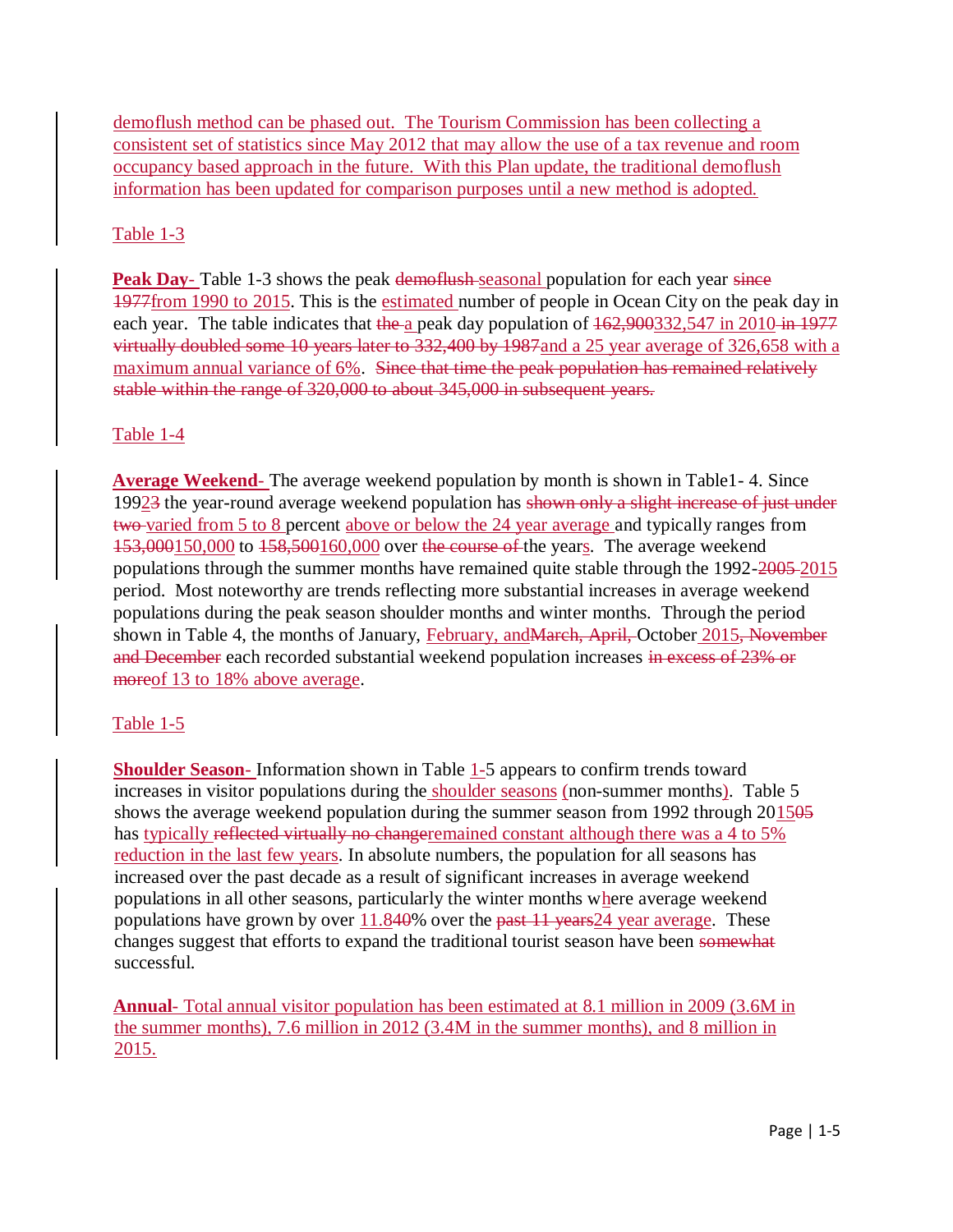As noted earlier, estimating the visitor population using the Demoflush methodology probably may overestimates the population. To illustrate, comparing the  $2000-2015$  average summer population estimate (286,213277,932), less about 10 percent day visitors, to the number of housing units  $(26,32030,119)$  as reported by the  $201000$  Census plus about  $9,50010,000$  hotel units) results in an average of 7.05 persons per unit. It seems more likely that, if the average unit contains 2 bedrooms, four to six people would occupy the average unit in the summer.

Thus, a population estimating methodology that incorporates persons per unit indicates that between 170,000 and 240,000up to 204,607 people are in Ocean City at any time during the peak season (based on an assumed 85% occupancy and excluding day visitors and non-resident workforce). Adding another 10 percent to account for day visitors who are not staying overnight, and an estimated 5,294 non-resident employees) yields a maximum of about 264,000230,362 as a total average summer population (about  $83\frac{5}{9}$  percent of the Demoflush figure). This is probably a more accurate population estimate for purposes of planning for parks, recreation, police, fire and emergency medical facilities and services as well as Town administrative facilities. However, demoflush figures should be utilized as a basis for ongoing planning to assure adequate water supplies and satisfy wastewater treatment capacity needs until another methodology is tested and approved..

## **Population Density**

Total land area within the Town of Ocean City is approximately 4.46 square miles or just under 3,0002,853 acres. Table 1-6 presents the population density (persons per square mile) for the year round population (1,59259 persons per square mile) and for the average weekend demoflush population by season (16,746307 to 62,316220 person per square mile, depending on the season). By way of comparison, the population density of Baltimore City is approximately 9,1097,700 persons per square mile and the density within the City of Annapolis is approximately 5,3005,700 persons per square mile.

#### Table 1-6

## **Resident Population Characteristics**

It is common for a comprehensive plan to reference the US Census as a consistent way to analyze the various characteristics of a community's population, such as age, sex, race, income and education. Since such data only exists for the year-round population, some discussion is provided regarding the characteristics of Ocean City's resident population. Selected data from both the 2010 Census and the 2015 American Community Survey have been used to complete a current update of the Comprehensive Plan with emphasis on meeting the adopted goals and principles of Ocean City's Strategic Plan. While such information can serve to inform many actions related to future planning, the size and characteristics of the community's visitor population will continue to beis of greater import for planning purposes due to its much greater size which drives a much greater demand for public facilities and services.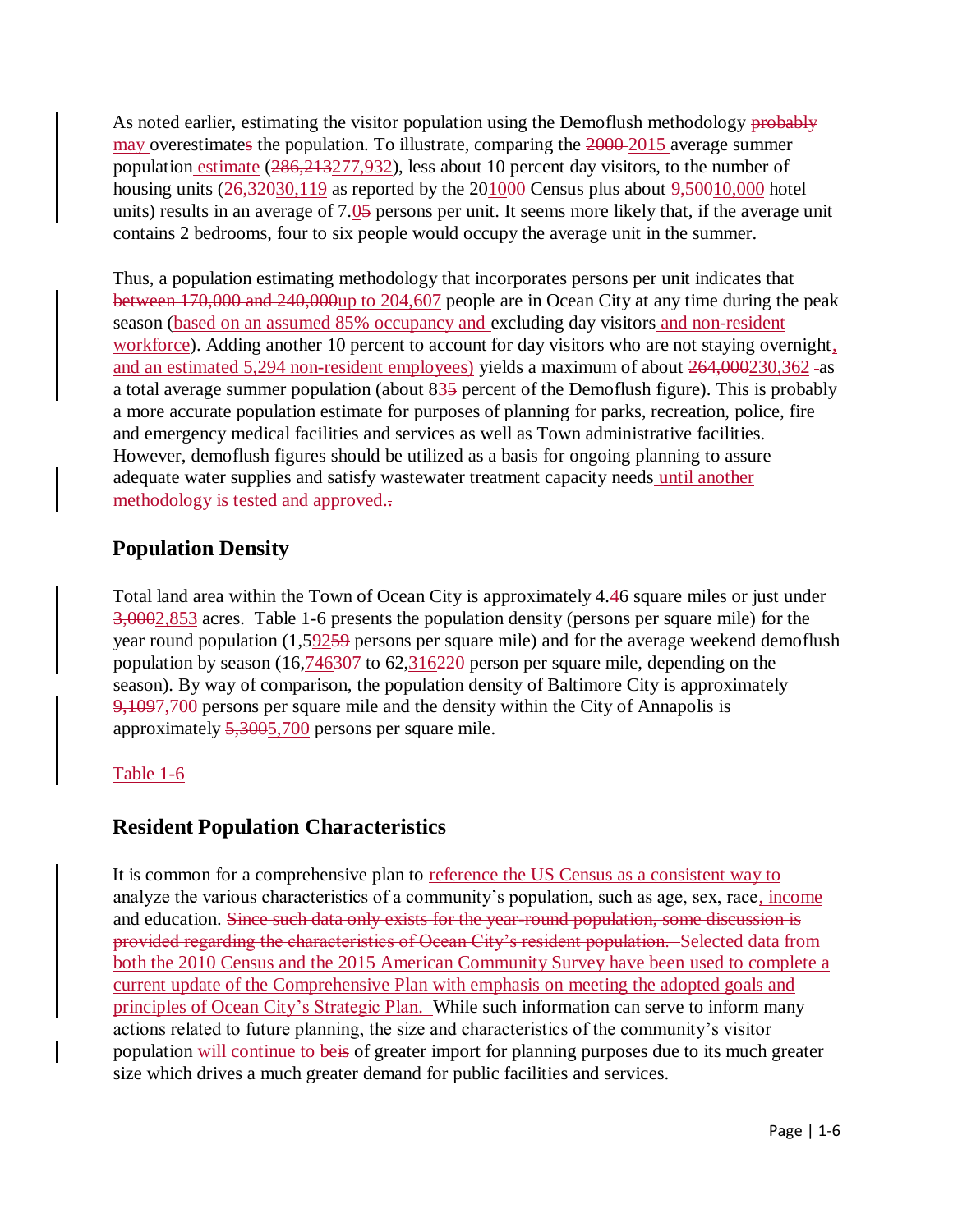As noted earlier, growth in the Town's resident population accelerated during the period 1990 to 2000 and then stabilized over the last 15 years near 7,100 residents. Tthis stable rate of growth in the resident population is expected to continue. Worcester County also sustained an accelerated rate of growth during the 1990's. County population grew from 35,028 residents in 1990 to 46,543 in 2000, reflecting a 33% increase for the decade, and now has stabilized with 51,454 residents in 2010 and an estimated 51,540 in 2015 reflecting a 0.2% growth rate.;  $\frac{1}{2}$ much greater rate of growth than had been evident in the County in previous decades. (See Table 1-7)

#### Table 1-7

While Ocean City remains a popular tourist destination, few young adults and households migrate here. For the most part those relocating to the Town are in pre-retirement and retirement age groups. Both Ocean City and Worcester County are similar to many other locations in the US where the population age 65 and older is growing much faster than the age 18 and under population. However, the year-round population of working households in the surrounding County is also expanding. Ocean City completed a strategic planning process in recent years which resulted in the identification of certain demographic characteristics which are incorporated into the Strategic Plan vision, goals, principles, and strategies. More detailed information is available from the 2010 US Census which allows these characteristics to be measured and evaluated along with the traditional measures of change in population and community characteristics. One example is Strategic Plan vision principle # 4: Choice of today's families, and Goal #1: 1<sup>st</sup> Class Resort and Goal #3 More Livable Community for Residents to increase the number of year round residents. 2010 US Census data on these topics has been added with this update.

#### **Age and Sex Characteristics of Year-Round Population**

Table 1-8 presents a breakdown comparison of the age characteristics for of the year-round permanent population of Ocean City in 2000 and 2010. Based on the evident shift in population to increases in all age groups over 45 years, Table 1-9 has been modified to provide additional detail regarding this area identifies the sex characteristics of the resident population.

Table 1-8 Table 1-9 Table 1-10

Certain characteristics or trends regarding the age and sex characteristics are noteworthy. They include:

• The general population is remains evenly divided between males  $(51.43%)$  and females (48.37%). However the male population represents a larger percentage of the population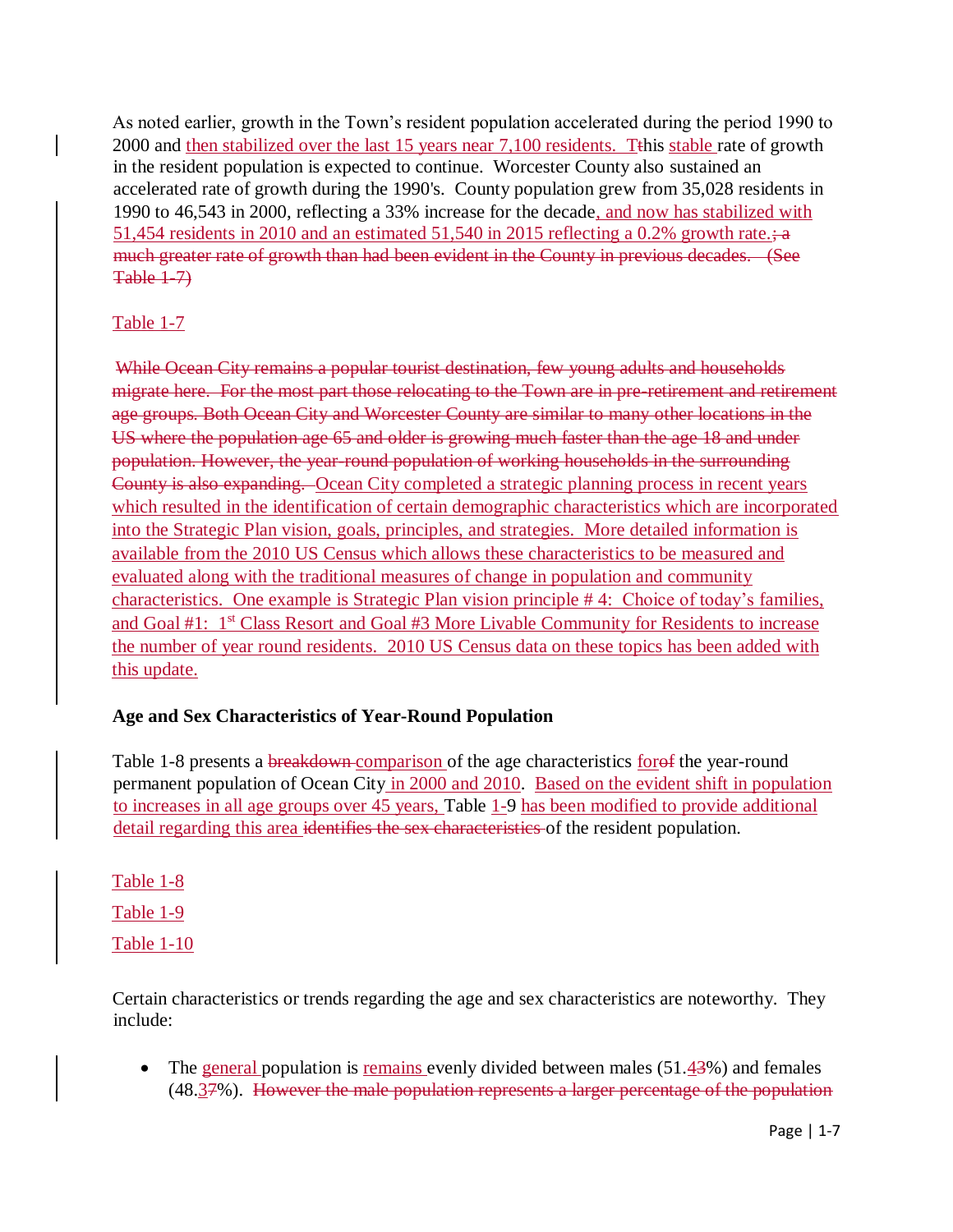than it did in 1990 when only 50.7% were males and 49.3% were females.Within the seniors age group (65 and older) representing 30% of the population, there is a larger difference between males 46% and females 54%.

- The population under 18 years of age represents a much smaller percentage of total population  $(9.11.3\%)$  than population under 18 years of age in Worcester County (20.518.3%) and the State of Maryland (25.623.4%)
- The school-aged population, in the age group  $5-17$  years of age, makes up a mereonly 6.38 percent of the total population as compared to the County school age population which represents 13.845.3% of the total County population.
- The median age of the Town's population is  $54.247.2$  years of age. This is substantially higher than the median age of the Worcester County population (48.143.0) and the State (38.036.0) From 2000 to 2010, there was an increase in all age groups over 45 and decrease in all age groups under 45. The age group 85 and older doubled in size over the 10 year period.
- There is a significant difference between the median age of men  $(52.544.7 \text{ years of age})$ and women  $(55.849.7 \text{ years of age})$  as compared to the County  $(47.043.0 \text{ years of age for }$ men and 49.242.5 years of age for women) and State (36.4 for men and 39.336.1 for women and 35.9 for men) demonstrates the general aging of the existing population and the attractiveness of Ocean City for seniors and retirees..
- Probably the most important observation of the analysis of the age characteristics of the Ocean City year-round population is the large percentage of the population over 55 years of age. In Ocean City, 40.1% of the year-round population is over 55 years of age, compared to 33.0% in the County and 20.3% in the State as a whole. The trends demonstrating a substantial increase in this age group as a percentage of total population in the Town over the past 30 years are also important to note (Table 1-10).

In both Ocean City and Worcester County, the older population is growing almost three times as rapidly as the general population. From 1995 to 2020, the population age 55 and over is projected to increase by over 100% while the general population will likely increase by only 40%. The numerical and percentage increase in the retirement age group has been substantial, especially in the 1980s. It is likely to continue to be an important ongoing trend as the Town's year-round population continues to grow over time, and may require planning for various forms of assisted housing and place greater demands on emergency medical services and health care services in the future.

Key senior statistics compiled from US Census data at **[www.seniorcare.com](http://www.seniorcare.com/)** are highlighted below to illustrate both the strengths and vulnerability of a growing segment of the Ocean City resident population.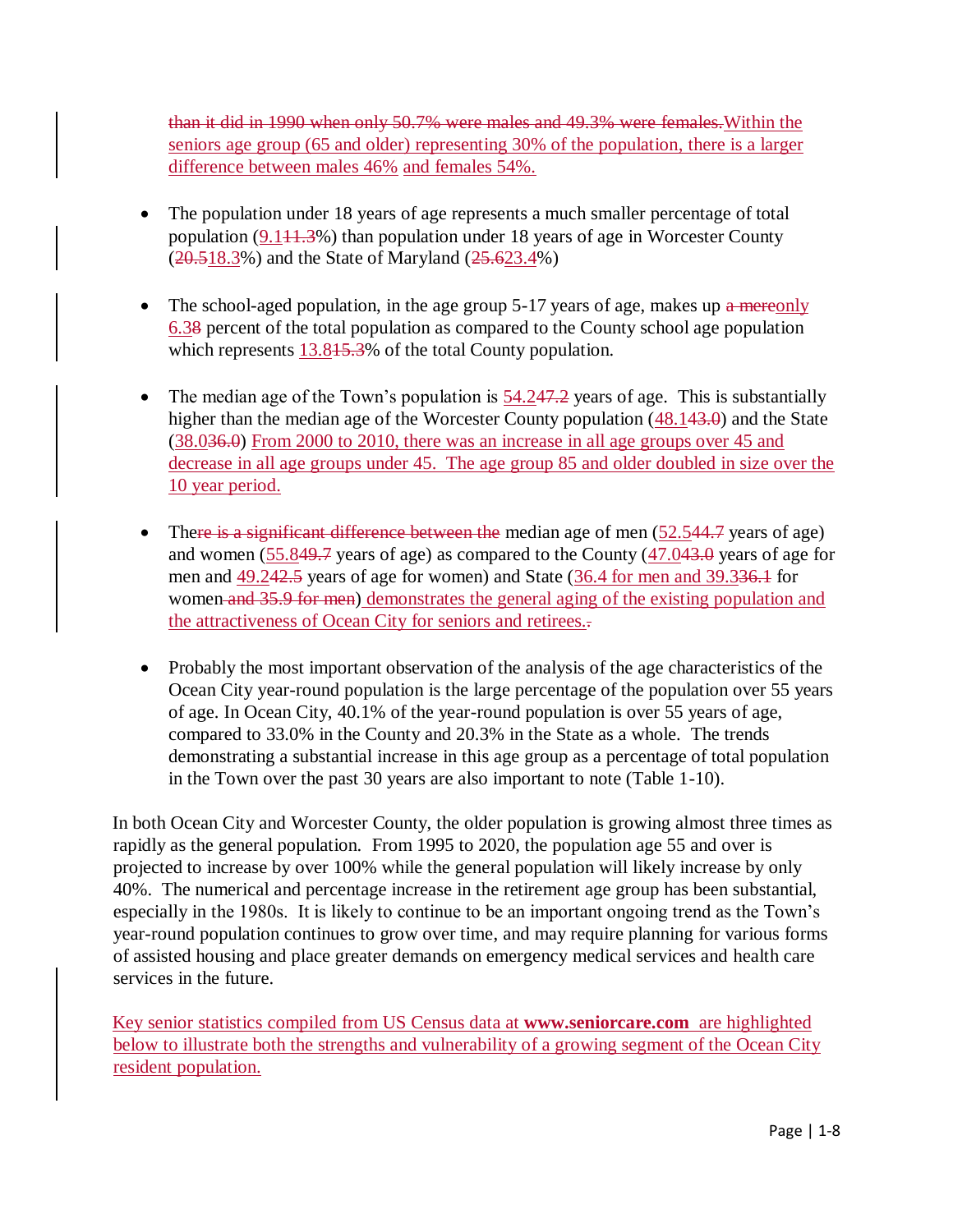#### Figure 1-2

#### **Family and Racial Characteristics of the Year-Round Population**

The 2010 Census provides greater detail about the family characteristics of households than in previous years. With a stable resident population of 7,102, it is important to track changes in family population (4,300 or 60.5%) compared to non-family population (2,802 or 39.5%). Over the last ten years, there has been a 2.5% decrease in resident family population. Census data estimates that 533 children under age 18 reside in Ocean City (59% in a two parent household, 41% in a single parent household).

Table 1-11 shows that the 2010 population by race of Ocean City continues to be overwhelming whitecompared to previous Census surveys. The black population has increased relative to the total, but only by 1% since 1980. Year-round residents of other races grew from 61 residents in 1990 to over 150 by the year 2000 and represented the greatest proportionate share increase in the total population from 1990 to 2000. This was primarily driven by growth in residents of Asian or Mixed-Race origin. Significant growth in the Hispanic or Latino population is likely the result of increased efforts in the 2010 Census to collect this data, as well as a reflection of the natural progression of day trip visitors and vacationers to full time residents and resident employees. All minority populations increased by 1 to 6% with a corresponding reduction in the white population to 89% of the total year round residents.

#### Table 1-11

#### **Educational Attainment of the Year-Round Population**

Educational levels in Ocean City are high compared tohave increased along with Worcesterthe County and Maryland in general. Table 1-12 shows the educational attainment level of the year—round population of Ocean City compared to the County and State. Among Ocean City'ies year-round residents, well over one-half (6055.5%) have some college experience as compared to 56.147.5 percent of County residents. Similar comparison with State-wide educational attainment levels shows the Ocean City population with slightly less educational attainment than the State as a whole (55.5 percent of Ocean City residents with some college experience versus 57 percent of State residents). As the area recovers from the Great Recession, a weak job market has led to increased educational attainment as more people stay in school gaining the skills and training needed to compete effectively. (Source: MDP Status Report on the ACS Survey 2005-2014)

#### Table 1-12

#### **Income**

The last 10 years included a great deal of economic turmoil in the Nation and Maryland with the peak of the housing bubble as well as the devastating Great Recession. By and large, Ocean City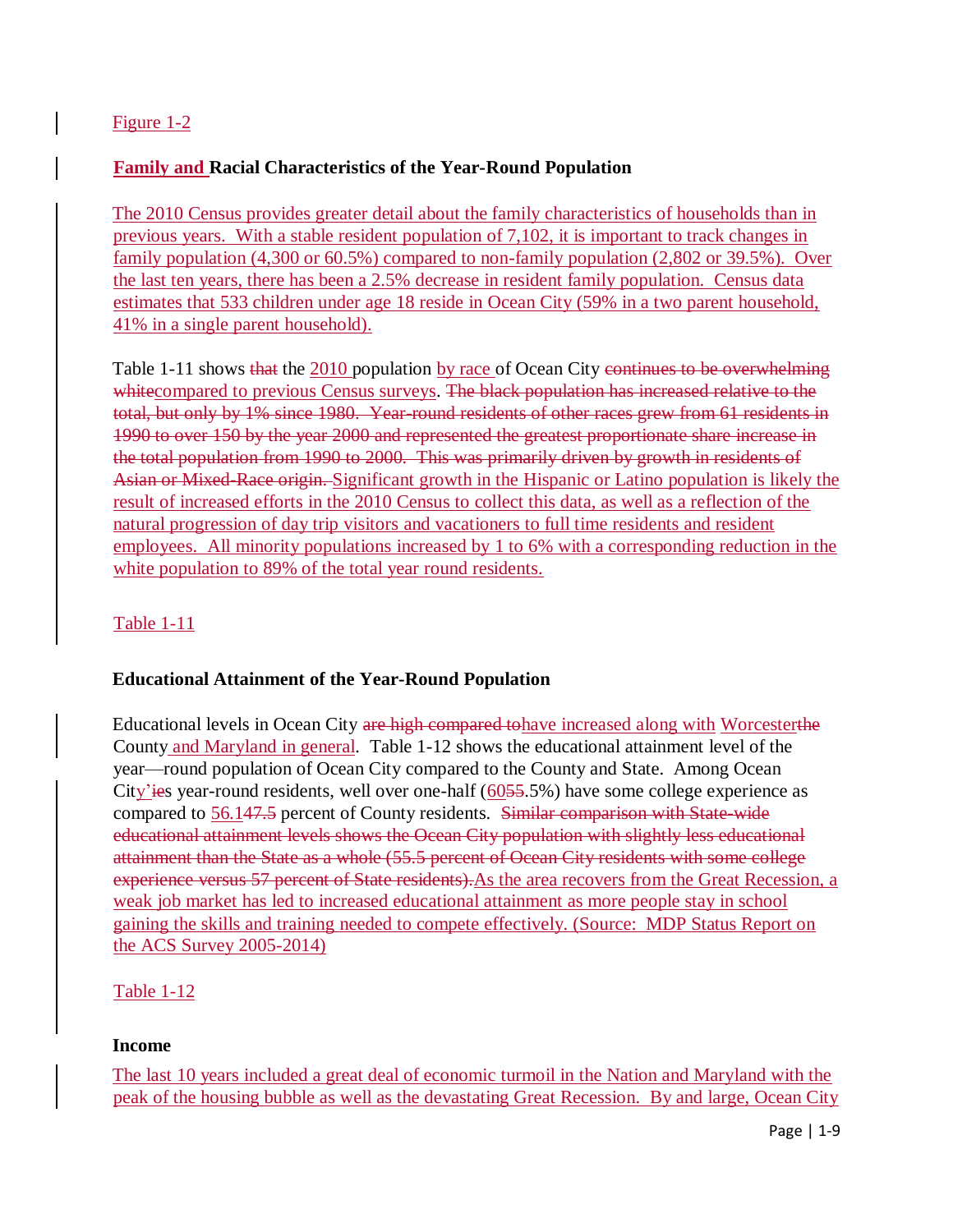has continued to thrive while many of the rural areas on the Eastern Shore have had a hard time recovering from lost income, unemployment, and cost burdens for homeowners and renters on fixed incomes. During this time, Maryland's median income fell by 3.3%, and Worcester County's unemployment rate increased 5.9 percent. (Source: MDP Status Report on the ACS Survey 2005-2014)

People who work in the service and hospitality industries depend on the tourist season for a majority of their income. However, oOwners of businesses in these industries may make rely on making healthy enough profits during the summer season and in order to sustain themselves through the year. This situation is reflected in the distribution of income in the Town (Table 1- 1314) illustrates increases of income levels over \$50,000 and reductions in all lower income levels indicating general upward growth in income over the last 5 years along with workforce reductions.

- The median household income is \$36,54956,458.
- Almost halfApproximately 30% of the households make less than \$35,000 annually, which is a significantly higher proportion thansimilar to in the County at 31.7%.
- Around 2811% of the households have an income of above \$100,000.

#### Table 1-13

## **Visitor Population Characteristics**

Since 1987, each summer, the Ocean City Public RelationsTourism/Public Relations office conducts a non-scientific sample survey of vacationers to attempt to learn where the Town's visitors come from and to frame a profile of visitor characteristics. This information is important to the city government and to various private entities in their attempt to identify visitor needs, assess market trends, and identify service demands, business opportunities, and recreational offerings that respond to dynamic changes in visitor population interests over time. In 2003, the Public Relations staff interviewed 1,481 visitors at 4 pre-set locations in Ocean City. Recent years there has been an emphasis on the collection of zip code information in order to evaluate the effectiveness of location specific marketing efforts. Some of the key findings include:

- 83.7% of visitors surveyed indicated their visit to Ocean City was a return visit. Only 16.2% were first time visitors.
- 78.1% of interviewed visitors indicated they visit Ocean City each year. Only 21.8% were not perennial visitors.
- 46.1% of the sample surveyed indicated they have been visiting Ocean City for over 10 years.
- 44.1% of visitors indicated they would be visiting Ocean City only once in 2003. 23% indicated they had or would visit Ocean City 3 or more times during the course of the year.
- **Example 1** Length of stay in Ocean City by visitors surveyed ranged as follows: Weekend 20.9%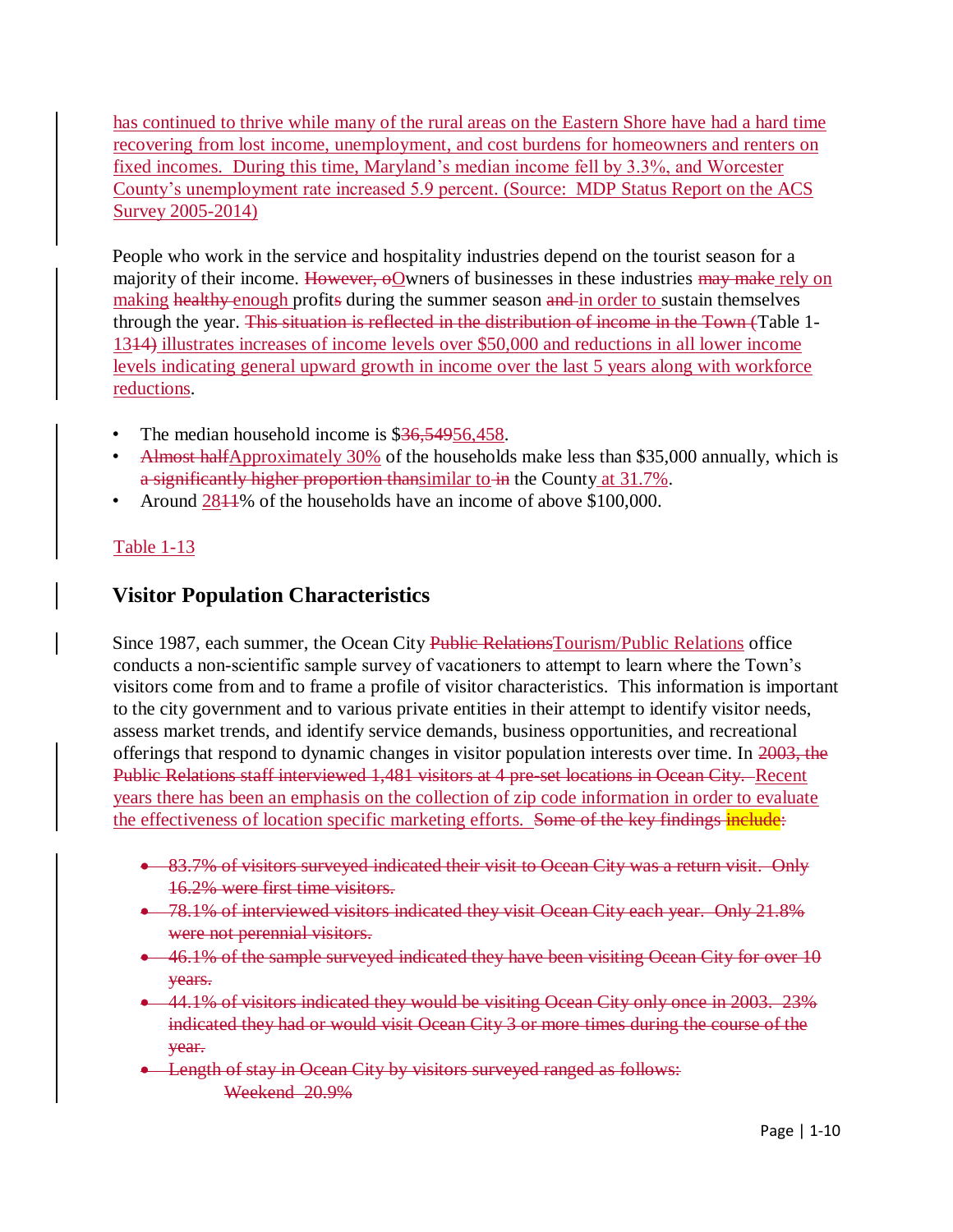3 days 12.2% 4 days 13.3% Week 38.5% Longer 14.1% Daytrip 0.7 %

- The same survey conducted in 1994 found 50% of those surveyed stayed for one week with Daytrips representing a much larger proportion of visitors (6%).
- Among visitors sampled, just under half (49.1%) had visited Ocean City's Website. 50.8% had not.
- Accommodations selected by visitors during their stay included:

| Hotel/Motel     | <del>39.4%</del> |
|-----------------|------------------|
| Condo/Apartment | <del>35.3%</del> |
| Camping         | 6.3%             |
| House           | 6.1%             |
| With Family     | 11.8%            |

**•** Total Household incomes for visitors interviewed were:

| \$18,000 to \$25,000                              | <del>9.1%</del>  |
|---------------------------------------------------|------------------|
| \$26,000 to \$35,000                              | <del>11.5%</del> |
| \$36,000 to \$50,000                              | <del>22.6%</del> |
| \$51,000 to \$75,000                              | <del>24.3%</del> |
| $P7600 + 20500$<br><del>470,000 to \$99,000</del> | <del>19%</del>   |
| \$96,000 or more                                  | 13.20%<br>13.270 |

- 33.6% of visitors drove Five hours or more to get to Ocean City
- The level of spending by visitors during their stay was wide-ranging. 29.7% spent less than \$500; 26. 8% spent between \$500 and \$1,000; 31% spent from \$1,000 to \$2,000 and11.5% spent over \$2,000 during their stay.
- Visitors to Ocean City surveyed in 2003 were from the following states:

| <b>Delaware</b>                       | $2.1\%$          |
|---------------------------------------|------------------|
| Maryland                              | <del>33.7%</del> |
| New Jersey                            | 5.8%             |
| New York                              | <del>6.2%</del>  |
| <b>Ohio</b>                           | 2.0%             |
| Pennsylvania                          | 31.3%            |
| Virginia/DC                           | 6.9%             |
| West Virginia                         | 1.7%             |
| Mise. States                          | <del>7.6%</del>  |
| International<br>,,,,,,,,,,,,,,,,,,,, | 1.2%             |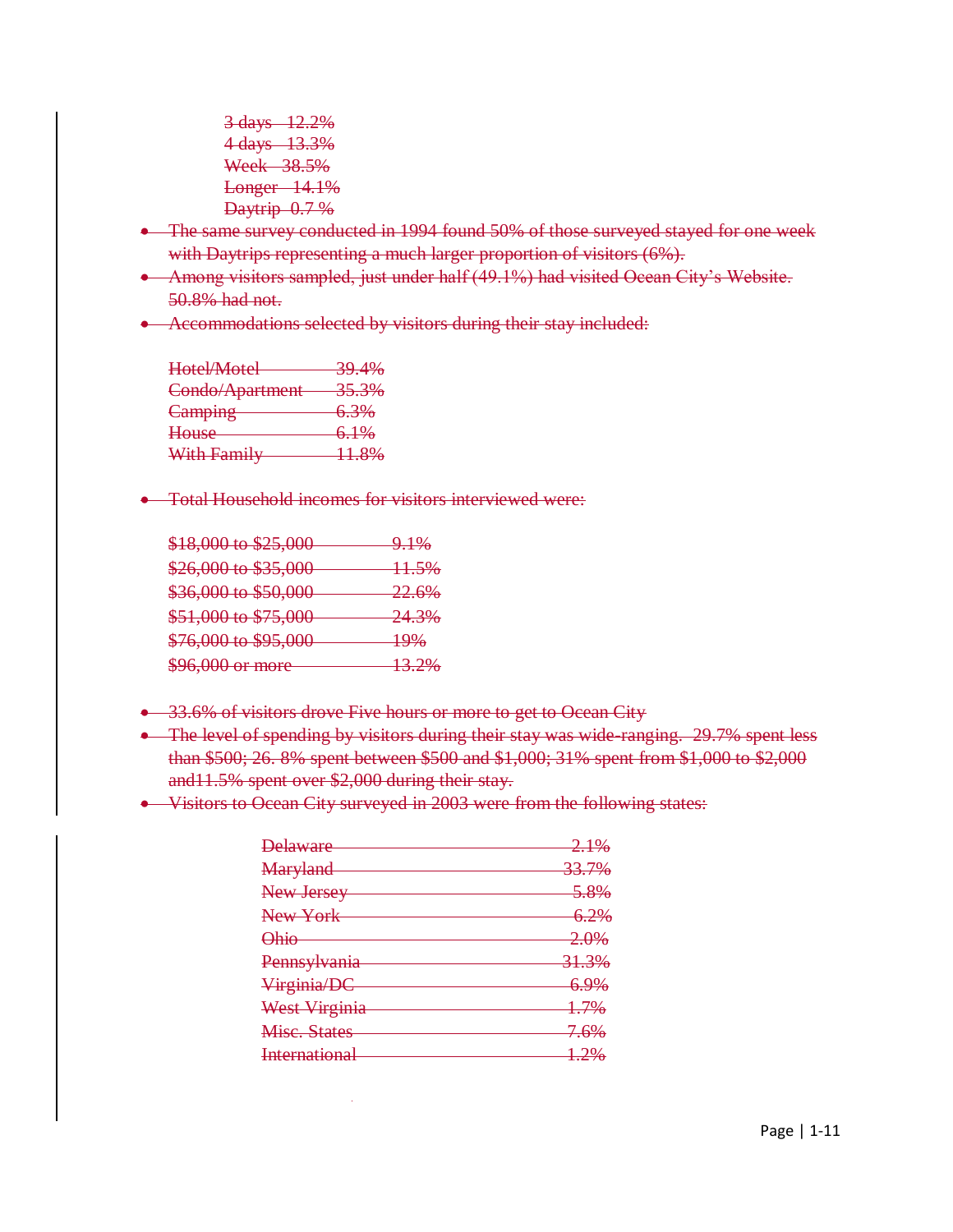**Activities engaged in by those interviewed** included:

| Visiting the Boardwalk 96.7% |        |
|------------------------------|--------|
| Fichina                      | 20 20Y |
| <del>T ISHIHZ</del>          | 20.270 |
| $C_0$                        | 18.70% |
| <del>ovn</del>               | 10.770 |

Review of the results of a similar survey conducted in 1994 standardized questions indicates that the profile of the visitor population has not changed substantially over the past 10 years. Geographic diversity was influenced recently with the impact of Hurricane Sandy on communities and beaches in New Jersey causing an increase in visitors from those locations, and more recently with targeted advertising to larger market areas in New York and New Jersey.

#### **J-1 Visa students**

Ocean City, Maryland maintains a long tradition of organizing and welcoming international students for summer seasonal employment under the J-1 visa work program. Each year approximately 4,000 young adults join the local population as both visitors and workforce. Meeting housing needs of this seasonal workforce is discussed in Chapter 6.

#### **Short Term Visitors**

Seasonal populations have different characteristics and impacts on the community depending on their length of stay: monthly, weekly, or weekend only. Over the last 10 to 20 years, Ocean City has adapted as family vacations became shorter, more frequent, organized around school and sport schedules, enhanced with new activities and special events, and reliant on homes, condos or hotels for lodging.

Current trends toward internet based reservation systems, short term rental of single family housing in established neighborhoods, and new hotel construction and competition from national flagship corporations demand new approaches. This demographic change of short term visitors will have positive and negative effects on the local economy and the stability of established residential neighborhoods.

Day trip visitors also have their own unique characteristics which change over time. Growth projections for West Ocean City and Berlin, suggest that there will be more shuttles to the beach from remote hotels and campgrounds and more demand for parking and public services from a non-resident population.

Non-resident property owners continue to play an important role in defining the future of Ocean City. Second home owners carry all of the expectations of their primary home communities plus the demand for high levels of outdoor recreation, entertainment and public services. Encouraging reinvestment and maintenance of all properties is increasingly important as construction from the early development years reaches 50 years old. A zip code map illustrates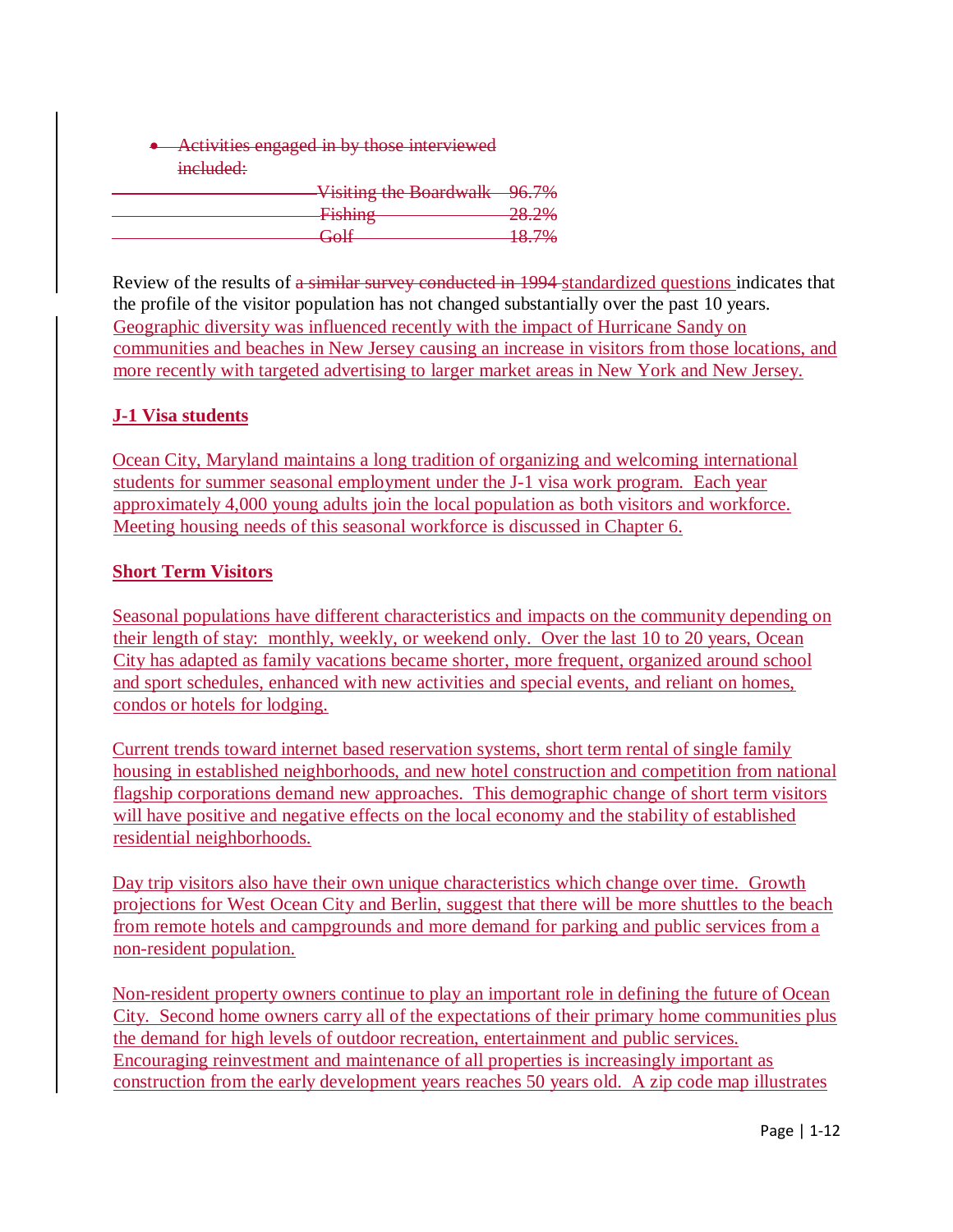the geographic location of existing non-resident property owners who consider Ocean City to be their second home

Figure 1-3

# POPULATION PROJECTIONS

Population projections are based on assumptions and projected trends. They cannot necessarily consider unknown future changes in policies regarding growth or major market forces that can influence community growth over time. The projections of permanent and seasonal population which follow assume a continuation of current policies, and no major economic downturns. The projections are intended to provide a range for policy analysis and consideration of future facility needs.

Projecting year-round resident and seasonal population in Ocean City is complicated by several factors. The uncertainty about the accuracy of the Census and the small size of the year-round population compared to the total population decreases the accuracy and importance of projecting future year-round population.

Seasonal population projections present their own set of problems. Vacationers and seasonal workers are not counted by the Census, so historical counts rely on symptomatic data, such as wastewater flows, traffic counts or tax collections which can only offer a surrogate measure as a basis for projection. Future growth depends of a variety of economic and demographic characteristics. Finally. Ocean City's physical capacity (a largely built community with 985% of the land developed) and land use policies will have a major effect. It is likely that much of the change in the capacity of the City to absorb increases in the peak seasonal visitor population will be largely influenced by City redevelopment policies as much as new development over the next 20 years.

Regional and national trends will also influence future increases in population and/or the rate of occupancy for existing housing units. The National Coastal Population Report (March 2013) prepared by NOAA and the US Census is a reminder that 52% of the U.S. population lives in coastal counties in 2010. This report projects that Maryland coastal shoreline counties are projected to receive a 10% increase in population between 2010 and 2020 many of which will be age 65 and older based on past trends.

#### **Year-round Population Projections**

For planning purposes, the size of Ocean City's year-round population is relatively unimportantan important indicator of the community as a whole. The number of people in the city at any time is much larger than the year-round population and is of much greater import in influencing demand for community facilities and services.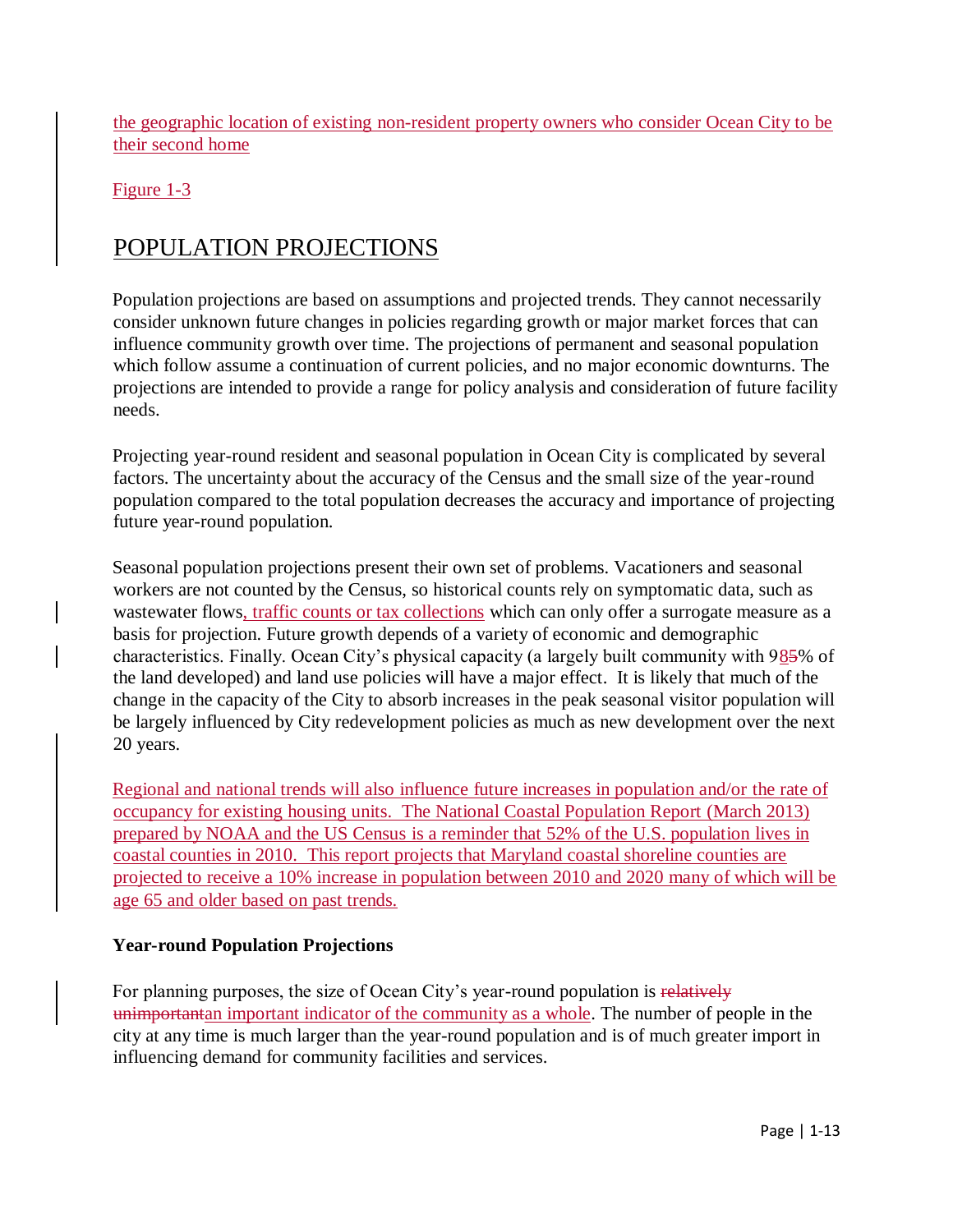Nevertheless the rate of growth in the Town's year-round population increased rather dramatically from 1990 to 2000 when compared to most previous decades; rapid growth from 1970 to 1980 being the exception. Likewise Worcester County sustained a much greater rate of growth through the 1990's. Population projections from MDP for Maryland jurisdictions (July 2014) incorporate projections for the Baltimore Region based on Rounds 8A from the Baltimore Metropolitan Council of Government's Cooperative Forecasting Committee. Worcester County is projected to increase population beginning at a rate of 1.18% between 2015 and 2020, and decreasing to a rate of 0.37% by 2040.

Table 1-1415 presents both the historic and projected year-round population. Given the unique cCharacteristics of Ocean City as a resort community it is difficult to develop a single set of year round resident population forecasts that can be considered reliable. Therefore, two alternative forecasts or projections are provided utilizing two different approaches based on two varying assumptions. Assumptions made are provided to define the likely range of growth in the year round population that might be anticipated.

The projections provided in column one titled *"Proportionate Share"* (about 1% per year increase) are based on the assumption that the proportion of the Worcester County population that lives in Ocean City [(14.69% in 1990), and (15.4% in 2,000) and (13.8% in 2010)] will remain relatively constant at  $1415.4\%$  of the County population in the future. Population projections prepared by the Maryland Office of Planning for Worcester County are used to derive Ocean City "Proportionate Share" projections.

Projections provided in Column two titled *"trend growth"* assume that the rate of increase in the year-round residential population will be more affected by recent growth trends within the Town itself, which were approximately 1.53% annually over the twenty-five year period from 199080 to 201500.

The actual rate of future growth in the Town of Ocean City will be influenced by a number of factors including the state of the national and regional economies over time, as well as the success or failureimplementation of Maryland's Smart Growth initiatives Planning Visions as they are applied in Worcester County over time. It is likely that the rate of growth will fall somewhere between the two alternative projections provided with future resident population between 7,598 and 8,834 within another 25 years.

However, since tThe Town of Ocean City has the capacity to absorb a surge in year-round population growth with existing seasonal housing stock and available infrastructure which has traditionally been required to support its visitor population, it is not inconceivable that the trend growth projections may materialize. .

Table 1-14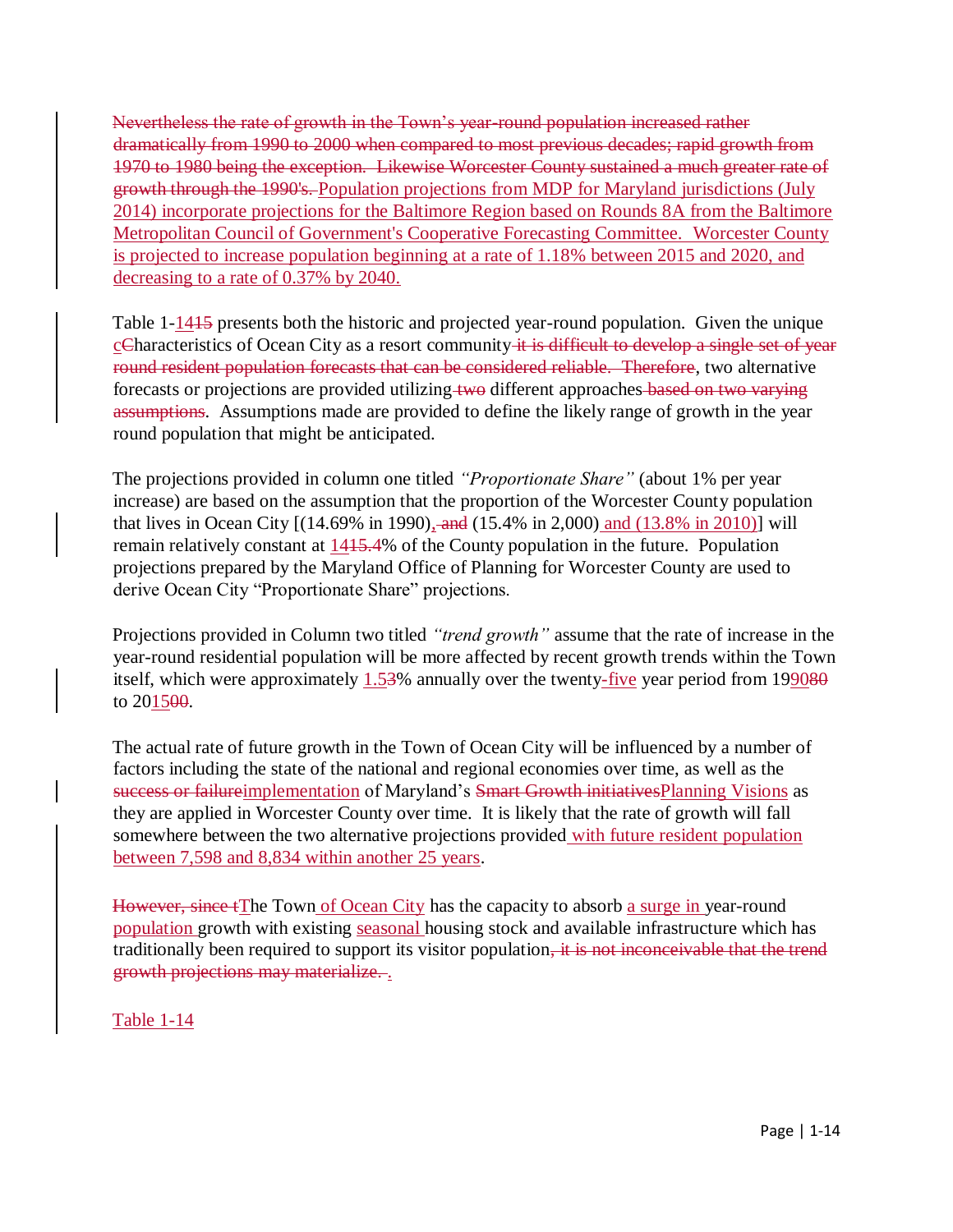#### **Total (Seasonal) Population Projections**

The projection of future total, or seasonal, population is more also important to planning efforts in Ocean City than the projection of year-round population.. It is the total number of people in the city that impact the environment and demand for public services and facilities.

Projecting the future total, or seasonal, population is as difficult and uncertain as estimating the current total year-round resident population. This plan continues to projects future total peak seasonal population based on the demoflush population figures from 1994 through 201505 (Table 1-15). Until such time that another method of measuring and estimating seasonal population is developed and calibrated, the demoflush data will be maintained for reference.

In this recent 6 year period the peak seasonal visitor population has been relatively stable with an average peak weekend day of 323,547.; growing at a rate of less than one-half of one percent annually and Tthis plan update projects anticipates that the trend toward a maximum carrying capacity for Ocean City will continue be maintained in the foreseeable future, in part because of the successful expansion of shoulder seasons which allow visitors multiple opportunities to visit Ocean City rather than just during peak periods.

"Adjusted" population figures are presented which are 835 percent of the demoflush population. (See discussion on page 1-68.) Both the adjusted peak population and the adjusted average weekend population are projected to increase at an average of 0.47 percent per year which reflects the increase from 1994-2005. These projections assume that there is no major change in local policy toward or regulation of development, and that some additionalnew hotel facility construction and condominium development and/or redevelopment will occur through the 201505-204025 period that willo increase capacity to absorb-attract visitors during peak weekends.

#### Table 1-15

Growth within the area of Worcester County near Ocean City has an effect on Ocean City's services, since many of the residents and property owners of Ocean Pines, West Ocean City, and the Route 611 corridor visit Ocean City regularly. Growth in West Ocean City, in particular, has accelerated over the past 10 years. This is partially accounted for by a 10 percent addition to the adjusted demoflush data for day visitors. The impact of the nearby area may become greater if growth in Worcester County reflects the "Visions" of the Maryland Planning Act of 1992 which encourages growth to be directed to existing growth centers. The growth policies of the recently adopted Worcester County Comprehensive Plan reflect this vision.

# RECOMMENDATIONS PROPOSED ACTIONS

Based on the historic data and projections presented in this Population Element, the following recommendations are made: